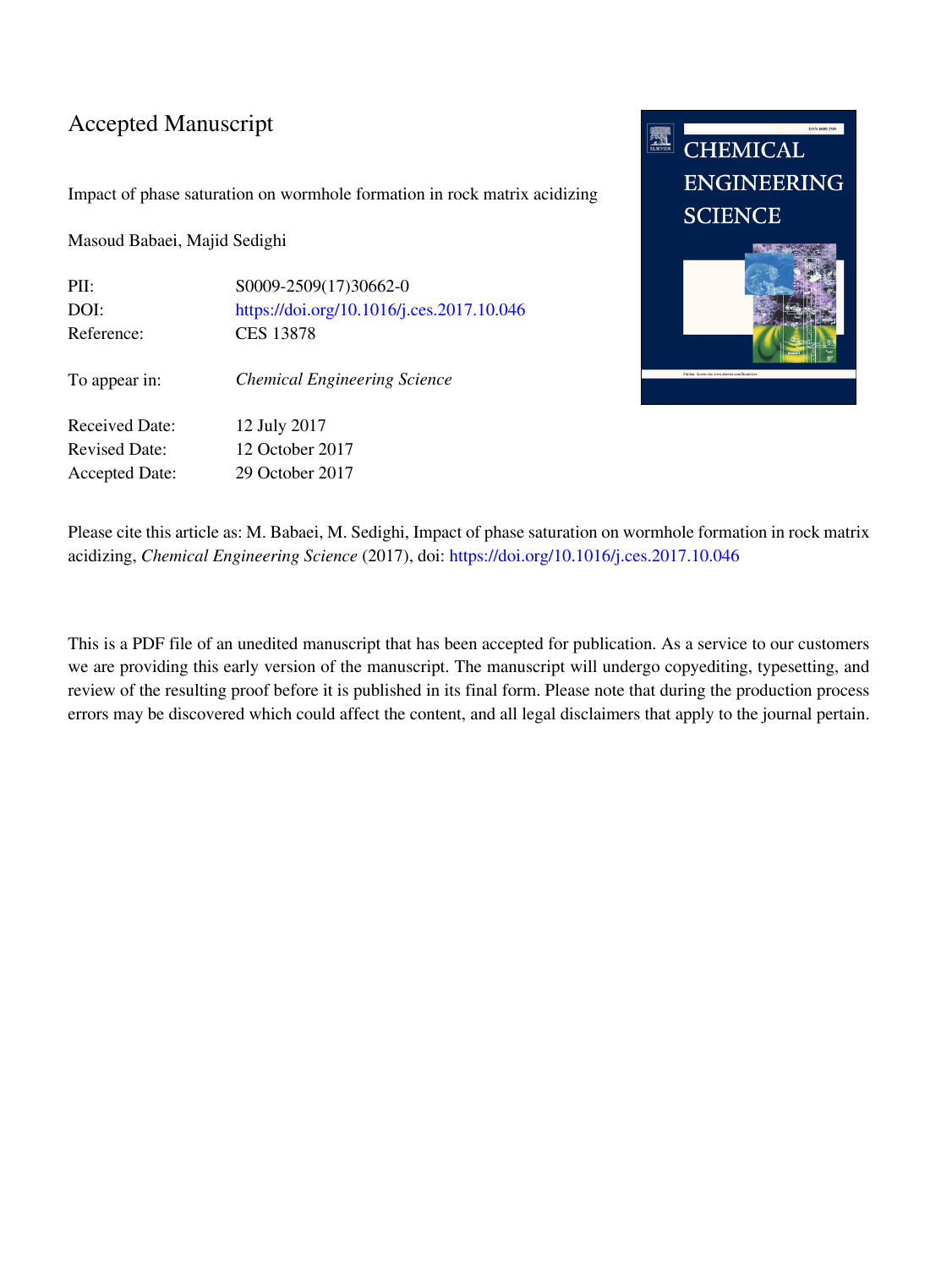# **CCEPTED MANUSCRIPT**

#### **Impact of phase saturation on wormhole formation in rock matrix acidizing**

Masoud Babaei<sup>11</sup> and Majid Sedighi<sup>2</sup>

<sup>1</sup> School of Chemical Engineering and Analytical Science, The University of Manchester, M13 9PL, Manchester, UK

<sup>2</sup> School of Mechanical, Aerospace and Civil Engineering, The University of Manchester, M13 9PL, Manchester,

UK

### Abstract

Studies of the rock matrix acidizing for enhanced recovery of oil or gas have entirely focused on the fully water saturated conditions. In fact, matrix acidizing can be conducted in low-water-cut oilproduction wells without pre-flushing of water or in high water production by injecting gas or oil ahead of the acid injection. These conditions yield a multiphase system, where the dynamics of acid transport and reactions can be altered by the presence of an immiscible phase. Against this backdrop, we present an investigation of the impact of initial saturation of an immiscible phase in the damaged zone on the efficiency of wormhole generation and growth in acidizing operations. We present a dimensionless two-phase reactive transport modelling tailored for studying the processes associated with rock acidizing. For a case study of acid injection into calcite with random porosity and permeability distribution, we show that an initial two-phase condition has positive feedback on the generation of wormholes. The results, however, indicate that the relative magnitude of reduction in the amount of pore volume of injected acid to produce effective wormholes depends on the mobility ratio, so that a higher mobility ratio facilitates a faster wormhole generation process. Under the conditions of modelling study presented, we demonstrate that in addition to the commonly used pair of Péclet-Damköhler regime identification, the mobility ratio of the displacing/displaced fluids, the relative permeability and phase condition need be accounted for in the analysis, if there are two-phase flow conditions across the target region of acidizing.

#### **Keywords**

**.** 

matrix acidizing, two phase flow, reactive transport, wormholing process, rock heterogeneity

## 1 – Introduction

Reactions between acidic solutions and the solid phase appear in various engineering and natural subsurface processes including irrigating water discharge to aquifer systems (Valdes-Abellan et al., 2017), karst formation (Evans and Lizarralde, 2003; Zhao et al., 2013), contaminants transport in saturated and unsaturated soils (Cubillas et al., 2005; Chen et al., 2009; Nick et al., 2013; Atchley et al., 2014; Sedighi et al., 2015; Sedighi et al., 2016), radioactive waste remediation (Spycher et al., 2003), geological sequestration of carbon dioxide (e.g. Rochelle et al., 2004;Kampman et al., 2014; Islam et al., 2014; Islam et al., 2016), acid injection for enhanced oil recovery (e.g., Ghommem et al., 2015 and references therein) and acid-based enhanced geothermal systems (Portier et al., 2007;

<sup>&</sup>lt;sup>1</sup> Corresponding author: Telephone +44 (0)161 306 4554, email: masoud.babaei@manchester.ac.uk